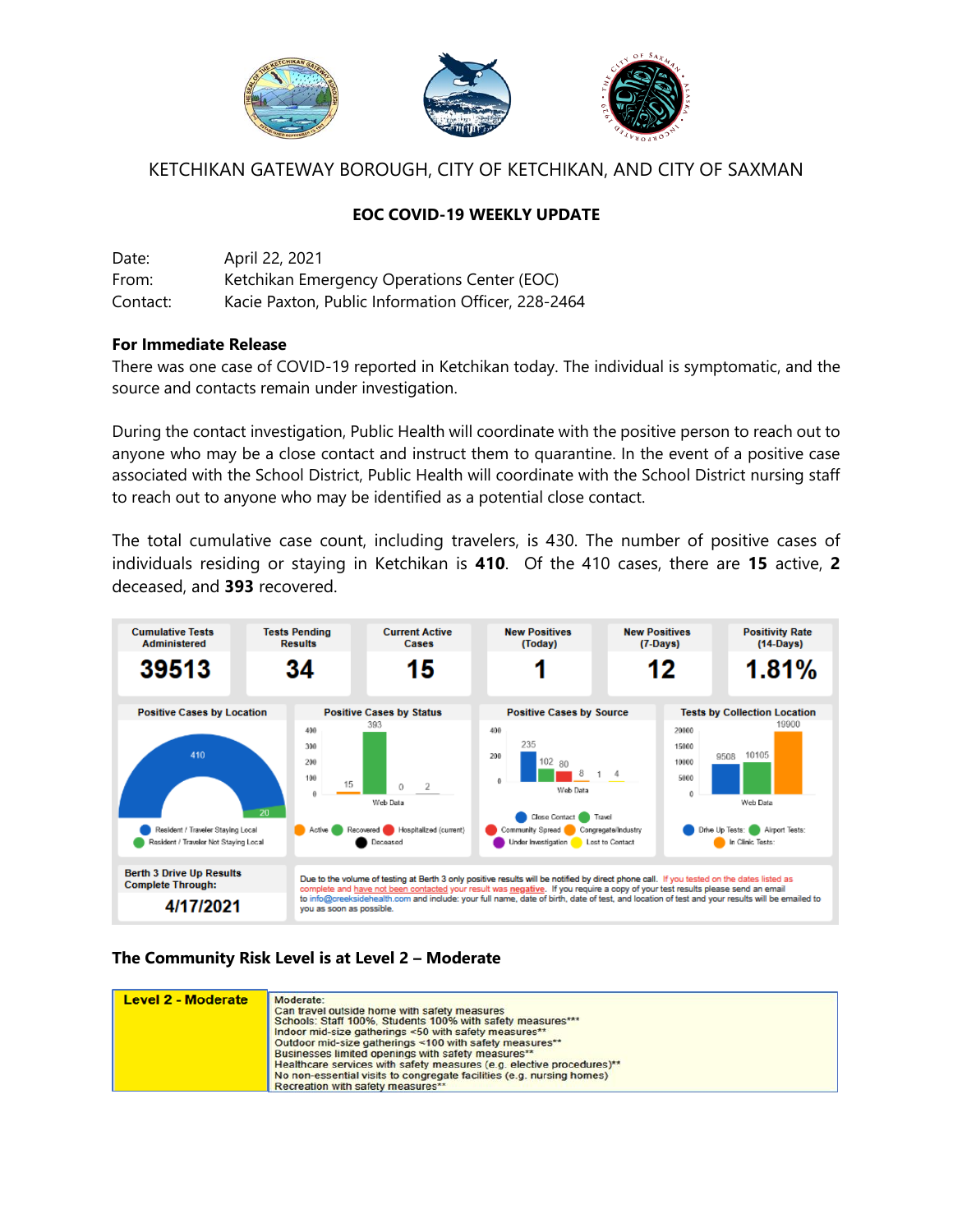

**The COVID-19 vaccine data has been updated** and is available on the Ketchikan dashboard at [www.kgbak.us/covid19.](http://www.kgbak.us/covid19)



### **Upcoming COVID-19 Vaccine Clinics**

- **April 24 -** Free Moderna Vaccine Clinic at Saxman Community Center; Make appointment at [https://myhealth.alaska.gov](https://myhealth.alaska.gov/) (18 and older)
- **May 3, May 10, May 18**  Free Moderna lunch time vaccine clinics at Public Health Center from 11:30 a.m. to 12:15 p.m.; Make appointment at [https://myhealth.alaska.gov](https://myhealth.alaska.gov/) (18 and older)

**Additional Vaccine Appointments** are also available at local providers. To find and schedule an available appointment:

- 1. Make an appointment directly with a local Ketchikan provider. See the list of providers at [www.kgbak.us/covidvax](http://www.kgbak.us/covidvax)
- 2. Members of the Ketchikan Indian Community or Saxman tribal citizens may call the Ketchikan Indian Community Clinic at 907.228.9200.
- 3. Appointments can be scheduled online at [https://myhealth.alaska.gov](https://myhealth.alaska.gov/)
- 4. Call 907-646-3322 for assistance with scheduling an appointment. The call line is staffed Monday-Friday from 9 a.m. - 6:30 p.m. and 9 a.m. - 4:30 p.m. on weekends.

The EOC recommends that you research the COVID-19 vaccine to determine if it is right for you. Before scheduling your appointment, contact your healthcare provider to discuss the vaccine and available options. For additional vaccine information, please visit the Alaska DHSS Vaccine page at: [http://covidvax.alaska.gov](http://covidvax.alaska.gov/)

### **Changes to Announcement of Positive Cases**



Beginning Friday, April 23<sup>rd</sup>, we will no longer be issuing a media release to announce new positive COVID-19 cases. We will continue to provide updates with positive case and vaccination information to the dashboard at [www.kgbak.us/COVID19.](http://www.kgbak.us/COVID19) These dashboard updates will be provided daily on weekdays (Monday through Friday) by 5:00 p.m. We will continue to issue a

weekly COVID-19 update in the form of a media release on Thursdays. Additional media releases will be issued on an as-needed basis for emergent information.